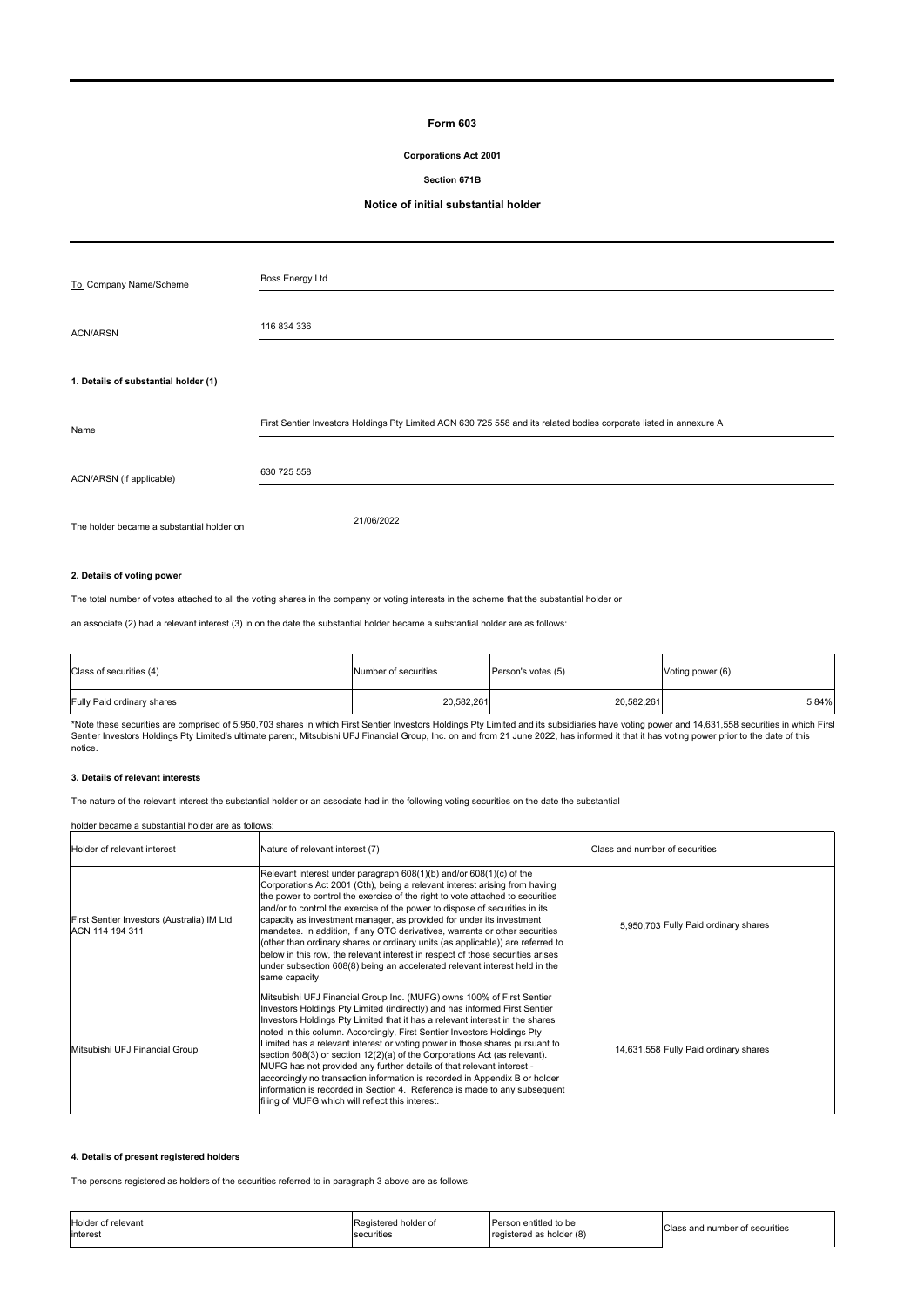| First Sentier Investors (Australia) IM Ltd ACN 114 194 311 | <b>Citicorp Nominees Pty Limited</b><br>(Australia) | 5,950,703 Fully Paid ordinary<br>shares  |
|------------------------------------------------------------|-----------------------------------------------------|------------------------------------------|
| Mitsubishi UFJ Financial Group                             | Mitsubishi UFJ Financial Group                      | 14,631,558 Fully Paid ordinary<br>shares |

# **5. Consideration**

The consideration paid for each relevant interest referred to in paragraph 3 above, and acquired in the four months prior to the day that the

substantial holder became a substantial holder is as follows:

| Holder of relevant<br>interest | Date of acquisition | Consideration (9) |          | Class and number of securities |
|--------------------------------|---------------------|-------------------|----------|--------------------------------|
|                                |                     | Cash              | Non-cash |                                |
| See annexure B to this notice  |                     |                   |          |                                |

# **6. Associates**

The reasons the persons named in paragraph 3 above are associates of the substantial holder are as follows:

| Name and ACN/ARSN (if applicable)                             | Nature of association                                                                                                        |  |  |
|---------------------------------------------------------------|------------------------------------------------------------------------------------------------------------------------------|--|--|
| First Sentier Investors (Australia) IM Ltd<br>ACN 114 194 311 | A wholly-owned subsidiary, and therefore related body corporate, of First Sentier Investors<br><b>Holdings Pty Limited</b>   |  |  |
| Mitsubishi UFJ Financial Group                                | Each company referred to is an associate of Mitsubishi UFJ Financial Group, Inc. under section<br>12 of the Corporations Act |  |  |

# **7. Addresses**

The addresses of persons named in this form are as follows:

| Name                                                       | Address                                                                                                    |
|------------------------------------------------------------|------------------------------------------------------------------------------------------------------------|
| First Sentier Investors (Australia) IM Ltd ACN 114 194 311 | Level 5, Tower Three International Towers Sydney, 300 Barangaroo Avenue, Barangaroo NSW<br>2000. Australia |
| Mitsubishi UFJ Financial Group                             | 2-7-1, Marunouchi, Chiyoda-ku, Tokyo 100-8330, Japan                                                       |

**Signature** print name Poh Wan Lee **sign here** Pole Ware let capacity Company Secretary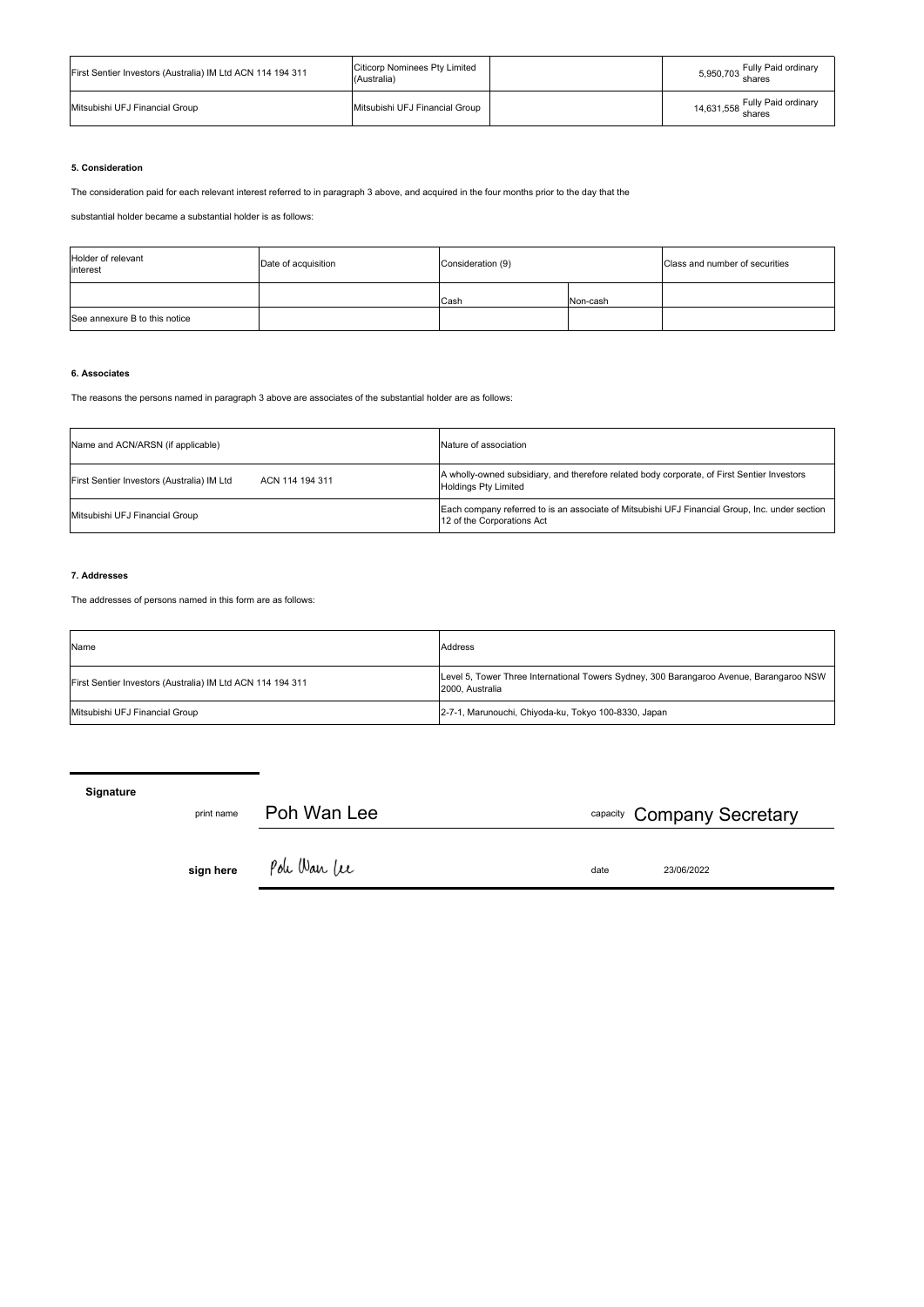### **Annexure A**

This is Annexure A referred to in Form 603, Notice of initial substantial holder dated 21/06/2022

Pole War Lee

Dated the 23/06/2022

**SCHEDULE** First Sentier Investors (Malta) Limited (Company Code C41267) First Sentier Investors (Australia) Infrastructure Holdings Ltd (ACN 085 313 926) First Sentier Investors (Luxembourg) EDIF III GP S.A.R.L (Company No. B128117) First Sentier Investors Strategic Investments Pty Limited (ACN 625 765 399) SI Holdings Limited (Company No. SC109439) CFSIM Limited (Company No. 00153197) Mitsubishi UFJ Financial Group, Inc (Registration No. 0100-01-073486) First Sentier Investors (Australia) Services Pty Limited (ACN 624 305 595) First Sentier Investors (Luxembourg) EDIF I Feeders MC S.A.R.L (Company No. B134314) First Sentier Investors Asia Holdings Limited (ACN 054 571 701) First Sentier Investors (Hong Kong) Limited (CR No. 0206616) First Sentier Investors (UK) IM Limited (Company No. SC047708) First Sentier Investors (Hong Kong) AMC Limited (CR NO. 0580652) First Sentier Investors (Luxembourg) EDIF II GP S.Á.R.L (Company No. B204413) Mitsubishi UFJ Trust and Banking Corporation (Registration No. 0100-01-008770) First Sentier Investors (Australia) RE Ltd (ACN 006 464 428) FSIB LTD (Registration No. 26193) First Sentier Investors (Australia) IM Ltd (ACN 114 194 311) First Sentier Infrastructure Managers (International) Limited (Company No. 298444) First Sentier Investors Realindex Pty Ltd (ACN 133 312 017) First Sentier Investors (Ireland) Limited (Company No. 629188) First Sentier Investors (UK) Services Limited (Company No. 03904320) First Sentier Investors (Japan) Limited (Company No. 0104-01-093090) First Sentier Investors Europe Holdings Limited (Company No. 03904310) First Sentier Investors (US) LLC (File Number 546 9442) First Sentier Investors (Singapore) Holdings Limited (Registration No. 199901706Z) First Sentier Investors (Hong Kong) Nominees Limited (CR NO. 0206615) First Sentier Investors (Singapore) (COMPANY NO. 196900420D) First Sentier Investors (UK) Funds Limited (Company No. 02294743) First Sentier Investors (Luxembourg) EDIF I MC S.A.R.L (Company No. B128117) First Sentier Investors International IM Limited (Company No. SC079063) First Sentier Investors (Malta) Holdings Limited (Company Code C41260) First Sentier Investors (Australia) Infrastructure Managers Pty Ltd (ACN 101 384 294)